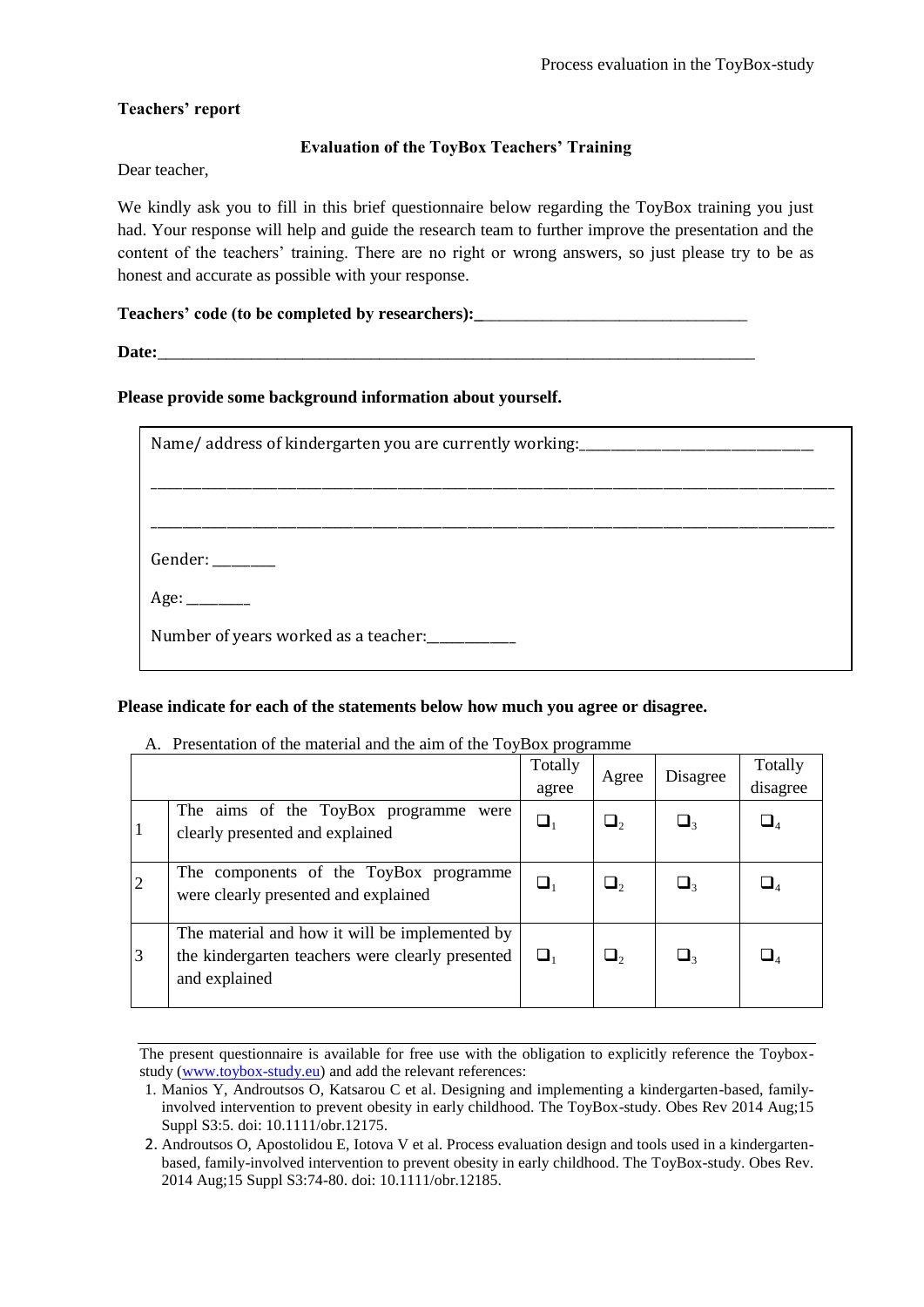| $\overline{4}$ | The number and type of classroom activities to<br>be implemented weekly were clearly presented<br>and explained                                    | $\Box_1$                         | $\Box$                                   | $\sqcup$ <sub>3</sub>                        |                                                                                  |
|----------------|----------------------------------------------------------------------------------------------------------------------------------------------------|----------------------------------|------------------------------------------|----------------------------------------------|----------------------------------------------------------------------------------|
| 5              | Sufficient time for questions, discussion and<br>clarifications was aloud                                                                          | $\Box_1$                         | $\Box_2$                                 | $\sqcup$                                     |                                                                                  |
| 6              | The<br>overall<br>information<br>presented<br>was<br>interesting and easily understood                                                             | $\Box_1$                         | $\Box$ ,                                 | ⊔∢                                           |                                                                                  |
|                | The researcher(s) implementing the training<br>were $\dots$<br>Supportive<br>Explanatory<br>Open to questions, concerns, suggestions<br>Motivating | $\Box_1$<br>$\Box_1$<br>$\Box_1$ | $\Box$<br>$\Box$ ,<br>$\Box$<br>$\Box_2$ | $\sqcup_{3}$<br>$\Box$<br>$\Box$<br>$\Box_3$ | $\sqcup_{\scriptscriptstyle{A}}$<br>$\Box_{\scriptscriptstyle{A}}$<br>$\sqcup_4$ |

B. Teacher's personal perspective for the ToyBox programme

|                                                                                                                                                                  | Totally<br>agree | Agree    | Disagree | Totally<br>disagree |
|------------------------------------------------------------------------------------------------------------------------------------------------------------------|------------------|----------|----------|---------------------|
| I have a personal interest (regardless of ToyBox<br>programme) on the issues addressed such as<br>healthy diet, physical activity and health                     | $\Box_1$         | $\Box_2$ | $\Box_3$ | $\Box_4$            |
| think that the objectives of the ToyBox<br>$\mathbf{I}$<br>programme will be useful to my kindergarten                                                           | $\Box_1$         | $\Box_2$ | $\Box_3$ | $\Box_4$            |
| I think that the ToyBox programme will help the<br>children in my kindergarten improve their lifestyle<br>behaviours                                             | $\Box_1$         | $\Box_2$ | $\Box_3$ | $\square_4$         |
| I think that the ToyBox programme will motivate<br>the parents of my kindergarten to be actively<br>involved and support their children's behavioural<br>changes | $\Box_1$         | $\Box_2$ | $\Box_3$ | $\square_4$         |
| I feel confident that after following this training I<br>will fulfil efficiently my role in the ToyBox<br>programme                                              | $\Box_1$         | $\Box_2$ | $\Box_3$ | $\square_4$         |
| I feel that after spending some more time on the<br>material I will be able to fulfil efficiently my role in                                                     | $\Box_1$         | $\Box_2$ | $\Box$   | $\square_4$         |

The present questionnaire is available for free use with the obligation to explicitly reference the Toyboxstudy (www.toybox-study.eu) and add the relevant references:

<sup>1.</sup> Manios Y, Androutsos O, Katsarou C et al. Designing and implementing a kindergarten-based, familyinvolved intervention to prevent obesity in early childhood. The ToyBox-study. Obes Rev 2014 Aug;15 Suppl S3:5. doi: 10.1111/obr.12175.

<sup>2.</sup> Androutsos O, Apostolidou E, Iotova V et al. Process evaluation design and tools used in a kindergartenbased, family-involved intervention to prevent obesity in early childhood. The ToyBox-study. Obes Rev. 2014 Aug;15 Suppl S3:74-80. doi: 10.1111/obr.12185.